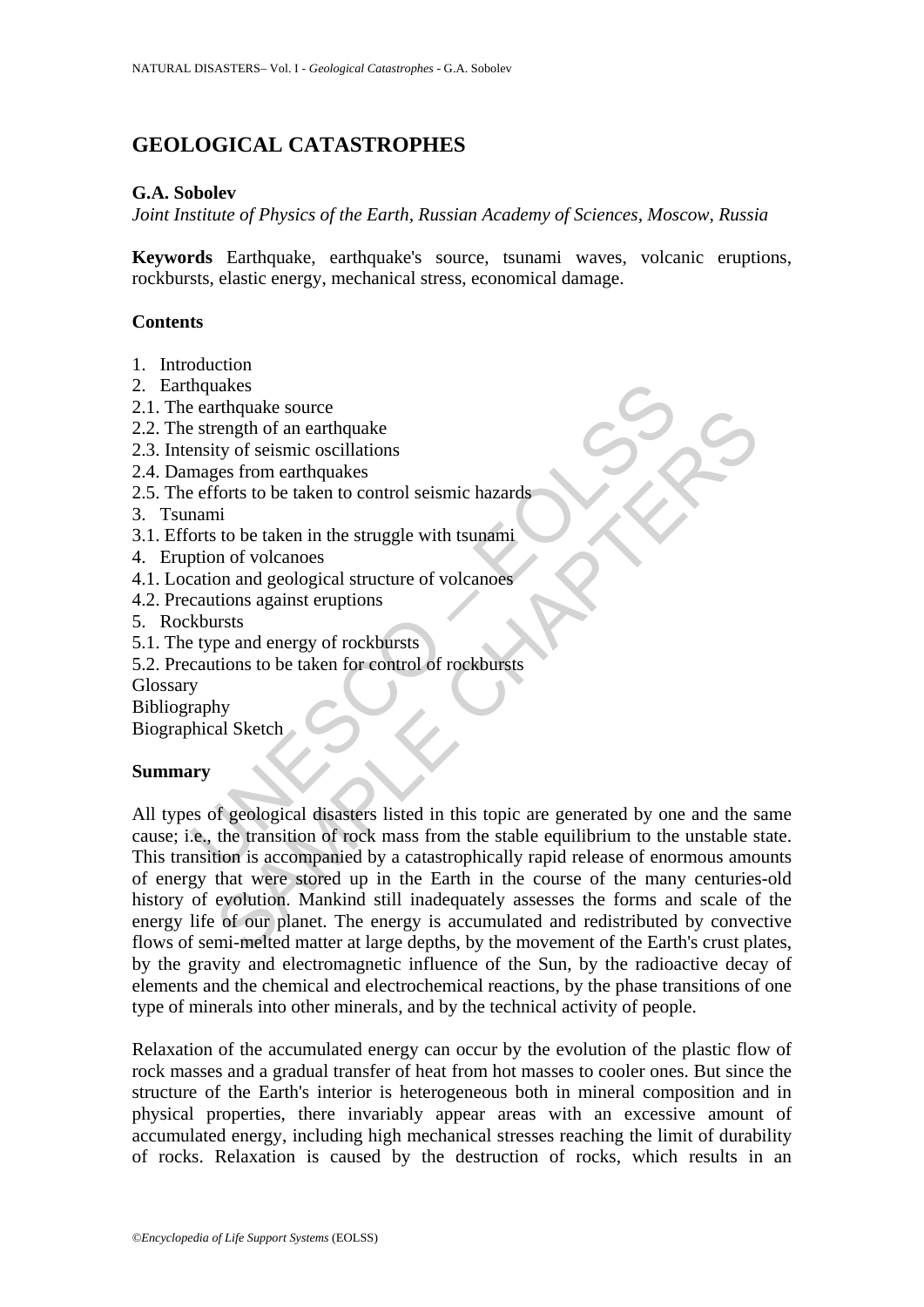earthquake, a rock shock, or a magma outflow onto the Earth's surface in a volcano funnel. Tsunami waves can be caused by an earthquake or a volcanic eruption on the sea floor.

### **1. Introduction**

This article discusses the geological hazards of endogenic origin; i.e., events caused by processes developing in the Earth's interior; these phenomena are initiated by continuously active differentiation processes in the Earth's matter and by convective flows of rock mass in the unstable state of both density and temperature. This unstable state is a consequence of the Earth's evolution as a planet and of its warming by the radioactive decay of elements. Four types of the most dangerous geological catastrophes can be indicated: earthquakes, tsunami waves, volcanic eruptions, and rockbursts.

### **2. Earthquakes**

An earthquake is a consequence of a rupture of rocks (a gigantic fracture) in the depth of the Earth. After a few seconds, the elastic waves, radiated by the moving banks of the rupture, reach the Earth's surface and, in strong earthquakes, cause the destruction of buildings and loss of human lives. The present-day geological and seismological knowledge testifies that earthquakes appear as a result of sudden discharges of mechanical stresses that accumulate in the Earth.

Inverticed carrifiquates, tsunami waves, volcanic eruptions, and root and the measurement. After a few seconds, the elastic waves, volcanic eruptions, and root hap also sequence of a rupture of rocks (a gigantic fracturant The is a consequence of a rupture of rocks (a gigantic fracture) in the data is a consequence of a rupture of rocks (a gigantic fracture) in the dh. After a few seconds, the elastic waves, radiated by the moving banks of t The first to reach the Earth's surface are the compression-extension waves (longitudinal waves) that propagate in rocks at the rate of 6-8 km per second. They are followed by the transversal waves, the velocity of which, on the average, is 1.7 times less. Then, along the upper roof of the Earth, the surface waves propagate, which during strong earthquakes can run several times around the Earth's globe with slowly attenuating amplitude. In 1920s the earthquakes started to be registered by many instruments (seismographs) and since then it has been noted that different observation stations record the anti-polar directions of the first arrivals of longitudinal waves. It was established that the sign of the first arrival (positive or negative) corresponds to the arrival of the phase of compression or extension of rocks. Further research revealed a quadrant distribution of the anti-polar signs on the Earth's surface. This phenomenon is observed practically during all earthquakes and is evidence that the banks of the rupture, causing the earthquake, move in such a way that the normal component of their relative movement is much less, than the displacement component. If the earthquakes were caused by the source of volumetric expansion of the material (the explosion type), then the first arrivals of the longitudinal waves at all observation points should have the same sign. Consequently, it was irrevocably established that earthquakes are caused by shear ruptures. This should be kept in mind when evolving any hypothesis about the character of a given natural calamity. The ruptures of most of the dangerous (strong) earthquakes appear at depths of the first tens of kilometers from the Earth's surface; i.e., within the so-called Earth's crust.

### **2.1. The earthquake source**

The earthquake source is a rupture, or a system of ruptures, that appear in the Earth's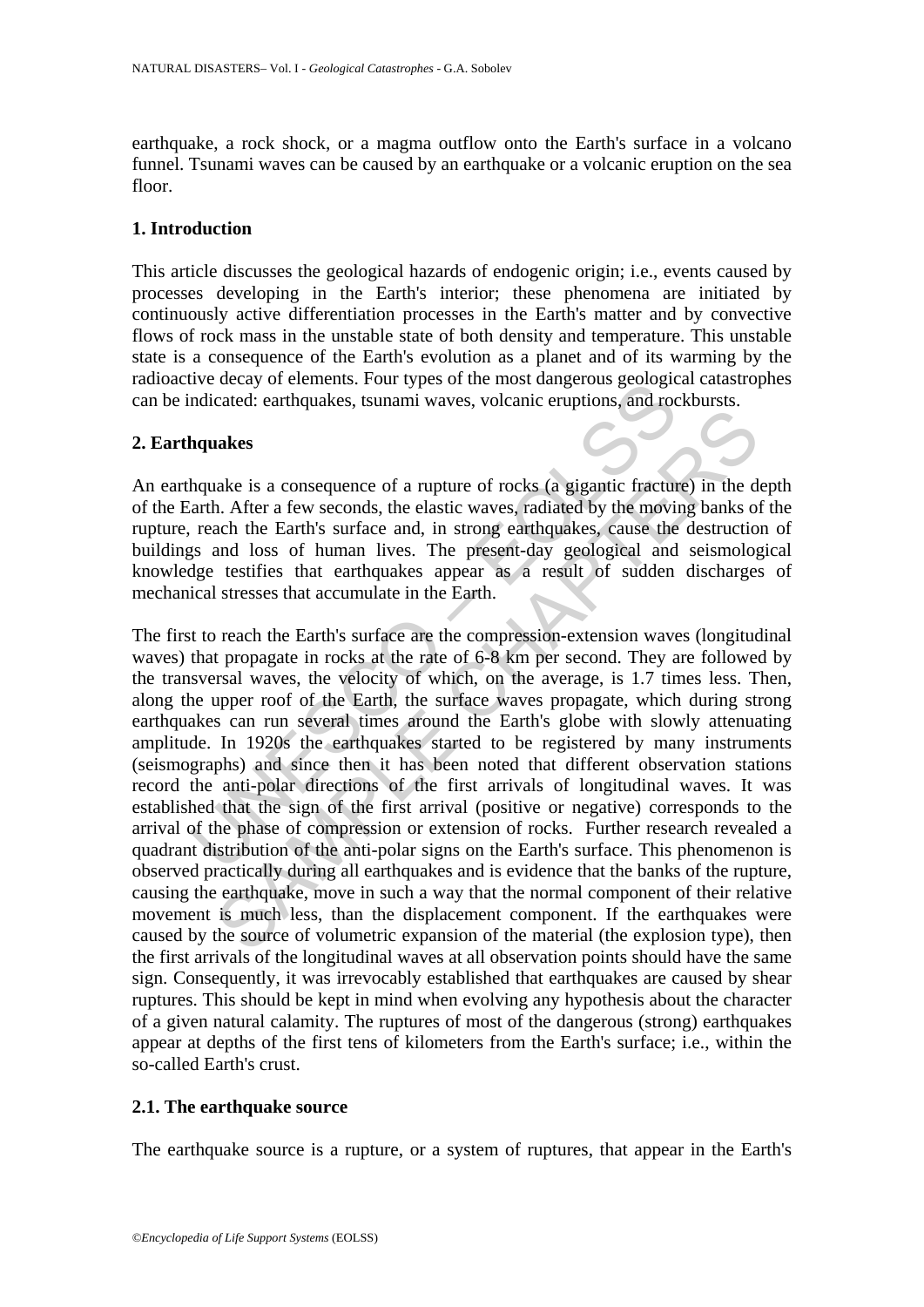crust during an earthquake. The release of the accumulated elastic energy during the movement of the banks of the rupture occurs as a result of deformation. The energy in the course of an earthquake attenuates and is redistributed in a certain volume of rocks surrounding the rupture. But the boundaries of this volume, strictly speaking, cannot be defined, and practically they largely depend on the structure and the stress-deformation state of the Earth's crust. Not every rupture necessarily radiates elastic waves in the frequency spectrum studied in seismology  $(10^{-3}-10^{2} \text{ Hz})$ , but only that whose velocity of sides relative displacements is very high and actually exceeds several kilometers per second.

During very strong earthquakes, the ruptures that have caused them sometimes reach the Earth's surface. In such cases the source is said to have emerged on the surface.



Figure 1. The rupture of the December 7, 1988 Spitak Earthquake.

The length of the ruptures of the strongest earthquakes can be several hundreds of kilometers. The relative displacements of the banks of the rupture on the Earth's surface, vertical and horizontal, reach several meters. The point in the Earth's interior, at which the movement was started by the rupture causing the earthquake, is called the hypocenter of the earthquake, whereas the projection of this point on the surface is called the epicenter.

### **2.2. The strength of an earthquake**

Different methods were suggested for the quantitative estimation of the earthquake's magnitude, but the most practical one is the scale of magnitudes (*M*), which allows a rather simple comparison of different earthquakes. The magnitude characterizes the value of an earthquake near its hypocenter; i.e., in the Earth's interior, and it is calculated on the basis of measurements of seismic oscillations at seismic stations. Ch. Richter was the first to elaborate the scale of magnitude for earthquakes the foci of which are located at depths of no more than 60 km and at distances from the observation stations not farther than 600 km. Later, more universal scales were also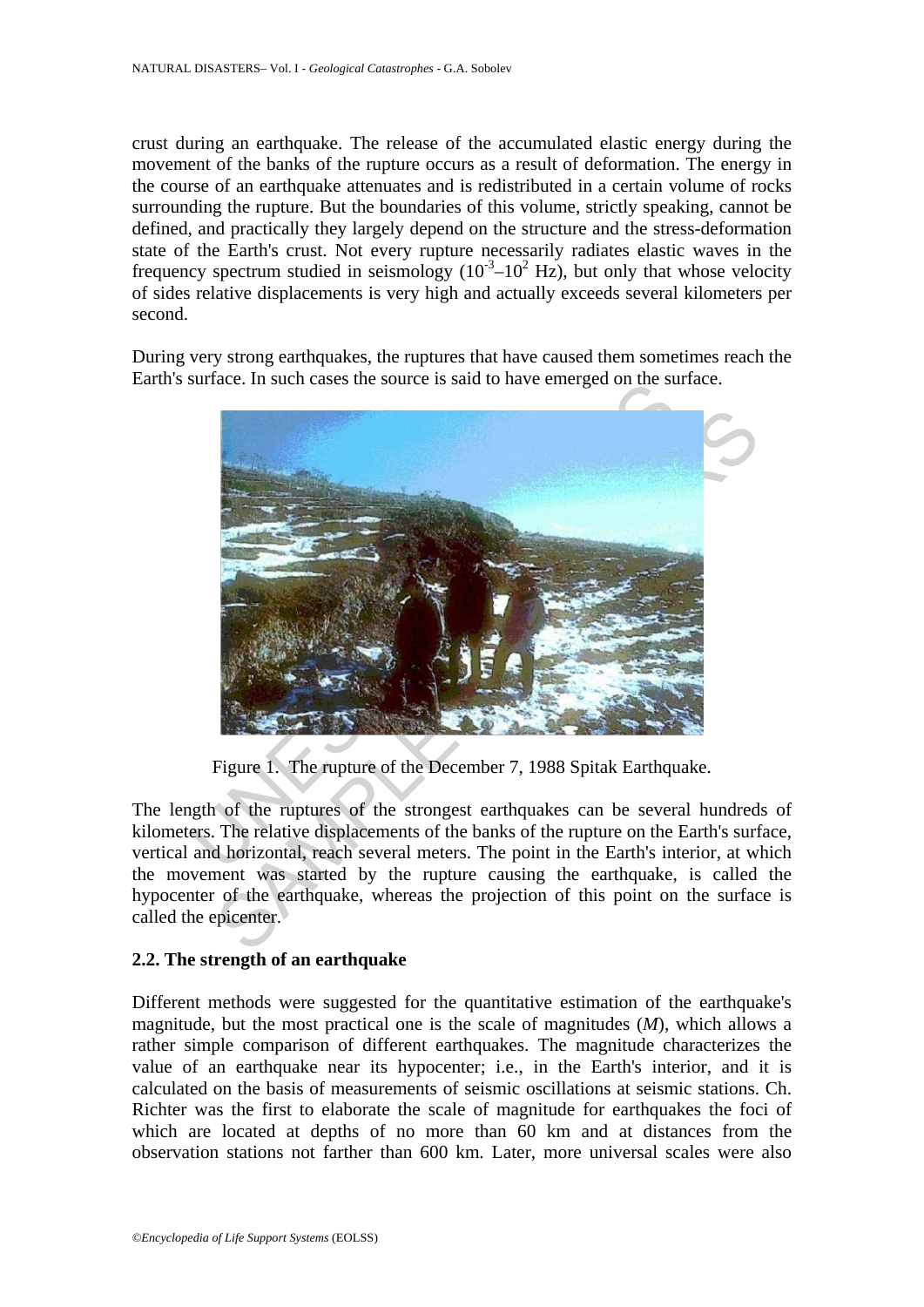developed. The simplest magnitude for measurement of the value of strong earthquakes is the magnitude calculated from surface waves using the relationship

$$
M = \lg(A/T) + B\lg\Delta + \varepsilon,\tag{1}
$$

evity (code) of oscillations. Often in seismological practice,<br>ake magnitude, the term earthquake strength is applied, thus<br>akes as strong and causing destruction and as weak and not<br>we sto population and constructions. E magnitude, the term earthquake strength is applied, thus qualitying<br>s as strong and causing destruction and as weak and not dangerous<br>to population and constructions. Experience shows that destructive are<br>stant have magni where *A* and *T* are the amplitude and the period of oscillations in the wave respectively;  $\Delta$  is the distance from the observation station to the epicenter of the earthquake, *B* and  $\varepsilon$ are the constants depending on the regional geological conditions and seismograph response. Other types of magnitudes are also applied; they are calculated using the measurements of longitudinal and shear waves from deep earthquakes, when the recording equipment is used with different amplitude-frequency ranges in the spectrum or longevity (code) of oscillations. Often in seismological practice, instead of the earthquake magnitude, the term earthquake strength is applied, thus qualifying the earthquakes as strong and causing destruction and as weak and not dangerous in themselves to population and constructions. Experience shows that destructive are the earthquakes that have magnitudes greater than 5.5, while the strongest have magnitudes of about 9. The magnitudes, calculated by various methods, differ by about 0.5 of unit. Below are the values of magnitudes calculated from surface waves, if otherwise not indicated.

The scale of magnitudes shows the relative strength of an earthquake, but it yields few data on the physical properties of the seismic source. Therefore, the total energy E, radiated by the source of elastic (seismic) waves, is calculated. As the first approximation, the energy is assumed proportional to the product of the square of *A* wave amplitude, related to period *T*, by longevity *t* of the wave passing through the registration point

$$
E = C(A/T)^2 t \tag{2}
$$

The calculations take into account the geometric discrepancy and energy absorption on the path from the hypocenter to the observation station.

The correlation of formulas (1) and (2) shows that there should be no linear compatibility between the magnitude and the energy of earthquakes. An approximate evaluation of correlations between these formulas is given in Table 1.

| $\boldsymbol{M}$ | E, erg                | $\overline{M}$ | E, erg                |
|------------------|-----------------------|----------------|-----------------------|
| 8.5              | $3.6 \bullet 10^{24}$ | 6.0            | $6.3 \cdot 10^{20}$   |
| 8.0              | $6.3 \bullet 10^{23}$ | 5.5            | $1.1 \bullet 10^{20}$ |
| 7.5              | $1.1 \cdot 10^{23}$   | 5.0            | $2.0 \bullet 10^{19}$ |
| 7.0              | $2.0 \bullet 10^{22}$ | 4.5            | $3.6 \bullet 10^{18}$ |
| 6.5              | $3.6 \bullet 10^{21}$ | 4.0            | $6.3 \cdot 10^{17}$   |

Table 1. Correlation between *M* magnitude and *E* energy of earthquakes.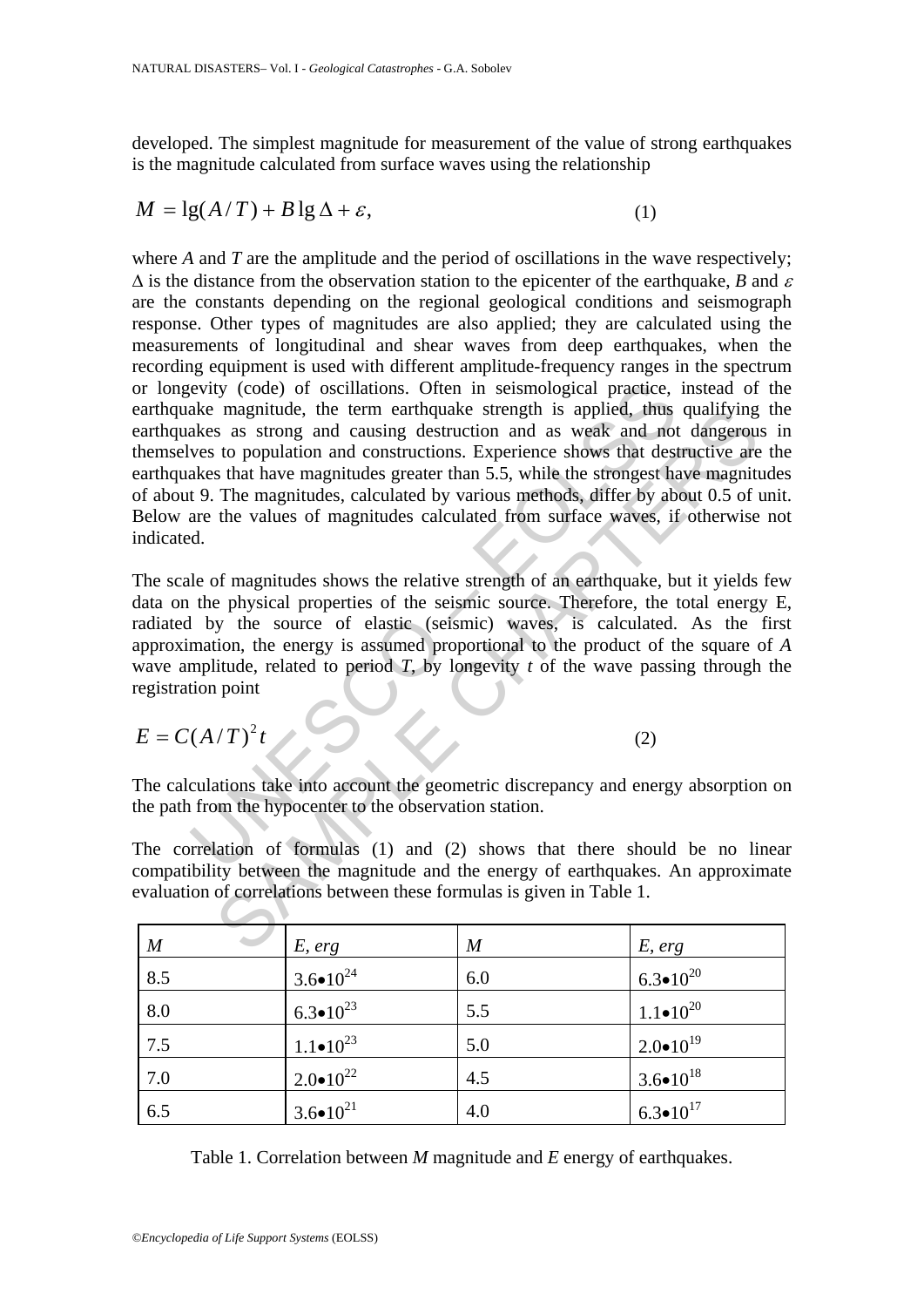It follows from Table 1 that the rise of magnitude by 2 units corresponds to the increase of energy one thousand times. In order to obtain an approximately linear correlation between energy and magnitude, one can use the energy algorithm

$$
\lg E(J) = aM + b \tag{3}
$$

The *a* and *b* values, adopted in modern practice, are:  $a = 1.5$ ,  $b = 4.8$ .

According to the data presented by many researchers, the dependencies between the size of the source and the strength of the earthquakes are now obtained in a number of countries. The dimensions of the source, in most cases, were determined from the length of the ruptures that emerged on the surface, or from the sizes of the areas of repeated shocks (aftershocks). The boundaries of the latter form contours around the rupture areas. The generalized dependence between the length of the rupture *L* and the magnitude *M* can be represented by the formula

 $\lg L(km) = cM + d$  (4)

is. The dimensions of the source, in most cases, were determined uptures that emerged on the surface, or from the sizes of the article (aftershocks). The boundaries of the latter form contours arous (aftershocks). The pen the sures that emerged on the surface, or from the sizes of the areas of repertishocks). The boundaries of the latter form contours around the rup is generalized dependence between the length of the trupture L and  $M$  can Into this dependence are also introduced corrections as the depth of the hypocenter requires. The length of the rupture of the earthquake with magnitudes 7 usually varies from 30 to 40 km. During the strongest earthquakes with magnitude more than 8, the ruptures several hundreds of kilometers long were observed. It should be noted that the relative displacements of the rupture banks, actually causing the seismic waves, comprise only a small portion of the total length of the rupture and are within a few meters long.



#### **Bibliography**

- - -

Bräuner G. (1994). *Rockbursts in coal mines and their prevention.* 144 pp. Rotterdam. [This describes the mechanism of rock bursts and the approaches to mitigate their negative impact].

Cornell C. (1968). *Engineering sesmic risk analysis*, 1583-1606 pp. Bull. Seis. Soc. Amer, 58 [The paper presents a sophisticated technique of seismic hazard calculations].

Johnston J.C. (1989). *Rockbursts from a global perspective.* Gerlands Beitr. Geophysik. Band 98, № 6, pp. 474-490. [The author describes different types of rock bursts and their geographic distribution].

Katsui Y. (1979). *Eruption disasters and the prediction of eruption*. Earth Science, 7, Volcanoes, pp. 83- 99. [The paper presents volcanic eruption mechanisms, precursors and precautions against eruptions].